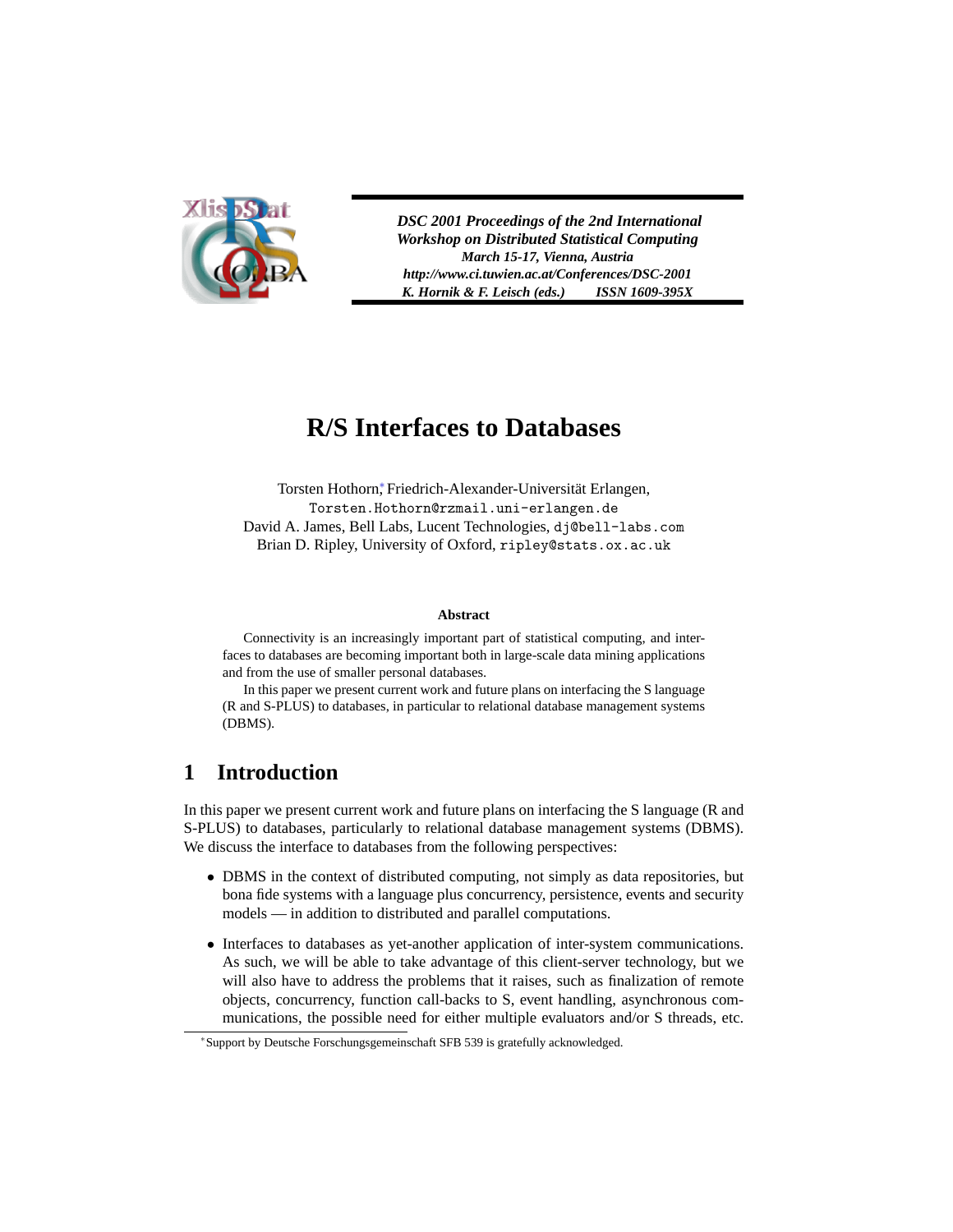These issues surface not only in the context of database interfaces, but also in the development of graphical user interfaces [\[4](#page-17-0)], communication with Microsoft Excel [\[10](#page-17-1)], and in general inter-system communications [[8\]](#page-17-2).

• We approach interfaces to databases in the context of data analysis, and not so much as the development of online processing or database development. We emphasize the connectivity to databases as a necessity to carry unfettered data analysis [\[12](#page-17-3)]. We emphasize the need to create a common interface so that further more advanced tools may be built on top of this common API.

In Section [2,](#page-1-0) Brian Ripley provides a bird-eye's view of current solutions in R and S-Plus, their implementations, and their shortcomings. Some communication has been published regarding this topic: the R Data Import/Export manual [[14\]](#page-17-4) discussed recent implementations and article [\[13](#page-17-5)] focuses on usage issues, illustrated by the RODBC package.

In Section [3](#page-5-0), Torsten Hothorn presents a vision of the future from a user's point of view — what is needed and possible how it would benefit users. In Section [4](#page-9-0) David James presents a vision of the future from a provider's perspective.

## <span id="page-1-0"></span>**2 Current Solutions**

'Databases' are more properly known as DBMSs (DataBase Management Systems). There are several types including

- Text and csy files.
- Spreadsheets (programs and formats), like *Excel*.
- Flat file databases like *DBase*.
- Hierarchical databases (such as HDF5, <http://hdf.ncsa.uiuc.edu>).
- 'Lean' relational databases like *Access* and *MySQL*, *MiniSQL* (also known as *mSQL*).
- Heavyweight relational databases like *Oracle*, *DB/2*, *Informix*, *Sybase*, *SQL Server*, *PostgreSQL*.

Sometimes the user has a choice of DBMS, but often has to use an existing database and hence DBMS. Most of the relational DBMSs are client–server systems, and many allow communication over TCP/IP.

Most DBMSs come with a *monitor*, a text-based client, and some have GUI clients (notably Access, which looks very like a set of spreadsheets). Almost all have a  $C$  or  $C_{++}$ API. And they are almost all different.

The actual commands are normally sent in a dialect of SQL (Structured Query Language). This has ISO standards, rarely complied with. (Having multiple standards with multiple levels encourages non-compliance!)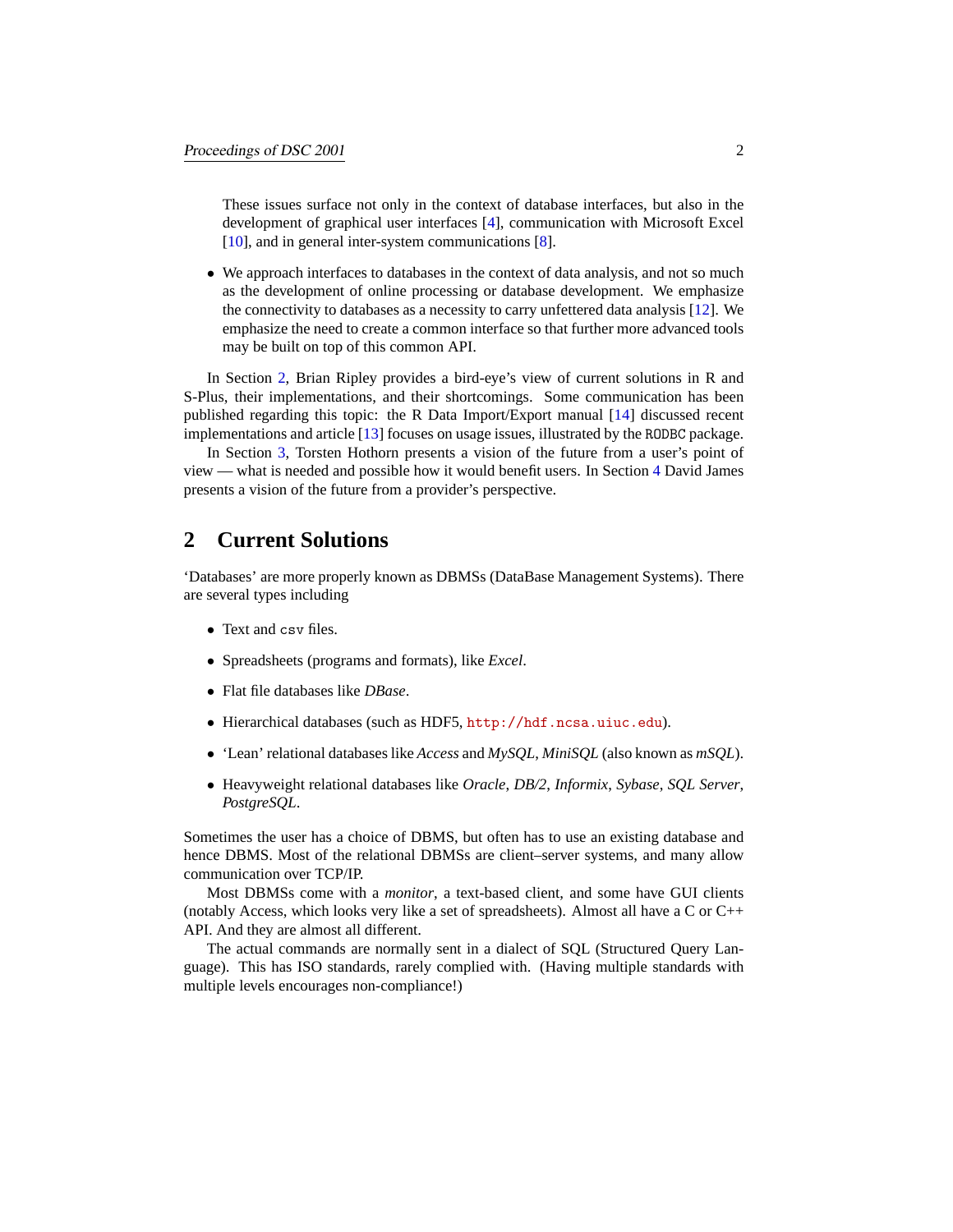#### **R interfaces**

There are three DBMS-specific interface packages on CRAN,

| RPgSQL | for <i>PostgreSQL</i> | by Tim Keitt                   |
|--------|-----------------------|--------------------------------|
|        | RMySQL for $MvSOL$    | by David James & Saikat DebRoy |
| RmSQL  | for <i>MiniSOL</i>    | by Torsten Hothorn             |

using the C interfaces. All three run successfully on Linux, and we have run RMySQL on Windows, with some difficulty.

These and RODBC are described in the *R Data Import/Export* manual [[14\]](#page-17-4).

#### **S-PLUS interfaces**

S-PLUS 5.1/6.0 on Unix (and not Linux) have connections to import data from *Informix*, *Oracle* and *Sybase* databases.

 $\mathtt{R}$ MySQL has a sibling SMySQL and a cousin S0 $\mathtt{r}$ acle $^1$  $^1$  connecting to Oracle databases.

#### **Cross-DBMS solutions**

There are a number of cross-database interfaces. ODBC (Open DataBase Connectivity) is an X/Open and ISO standard for a common interface to relational databases. It is common in the Windows world, and has been much enhanced by Microsoft [[9\]](#page-17-6) and used as the basis of later developments (ADO, . . . ). On Windows, spreadsheets and even text files are covered. One of the Unix ODBC driver managers (unixODBC, [http://www.unixodbc.](http://www.unixodbc.org) [org](http://www.unixodbc.org)) has a text-file driver. ODBC drivers are available for all the common DBMSs (not all freely, and more widely on Windows than on Linux). CRAN has a package RODBC (by Michael Lapsley) which interfaces to ODBC driver managers on Windows and Linux/Unix.

Two other cross-database solutions worth noting are JDBC<sup>[2](#page-2-1)</sup> (Java), [[7,](#page-17-7) [11](#page-17-8)]) and Perl  $DBI<sup>3</sup>$  $DBI<sup>3</sup>$  $DBI<sup>3</sup>$  [[5\]](#page-17-9). Either could be used via the Omegahat R/S interfaces to those languages, and Saikat DebRoy has been working on an RS-JDBC package.

## **2.1 Retrieving Data**

Perhaps this is the most common task of all. A *table* in a relational DBMS is a similar concept to a data frame in S, so a natural idea is to (in principle, perhaps) create a table containing the required data, and map it to a data frame.

RmSQL does this row by row. The others have interfaces like

| > db.connect(dbname="testdb")<br>> df <- db.read.table("USArrests") | # RPgSQL |
|---------------------------------------------------------------------|----------|
| > channel <- odbcConnect("testdb"")                                 | # RODBC  |
| > sqlFetch(channel, "USArrests", rownames = TRUE)                   |          |
| $\frac{1}{2}$ both evailable at http:// $\frac{1}{2}$               |          |

<span id="page-2-2"></span><span id="page-2-1"></span><span id="page-2-0"></span><sup>1</sup>both available at <http://www.omegahat.org/download/contrib/RS-DBI>. <sup>2</sup><http://java.sun.com/products/jdbc/>. <sup>3</sup><http://dbi.symbolstone.org/>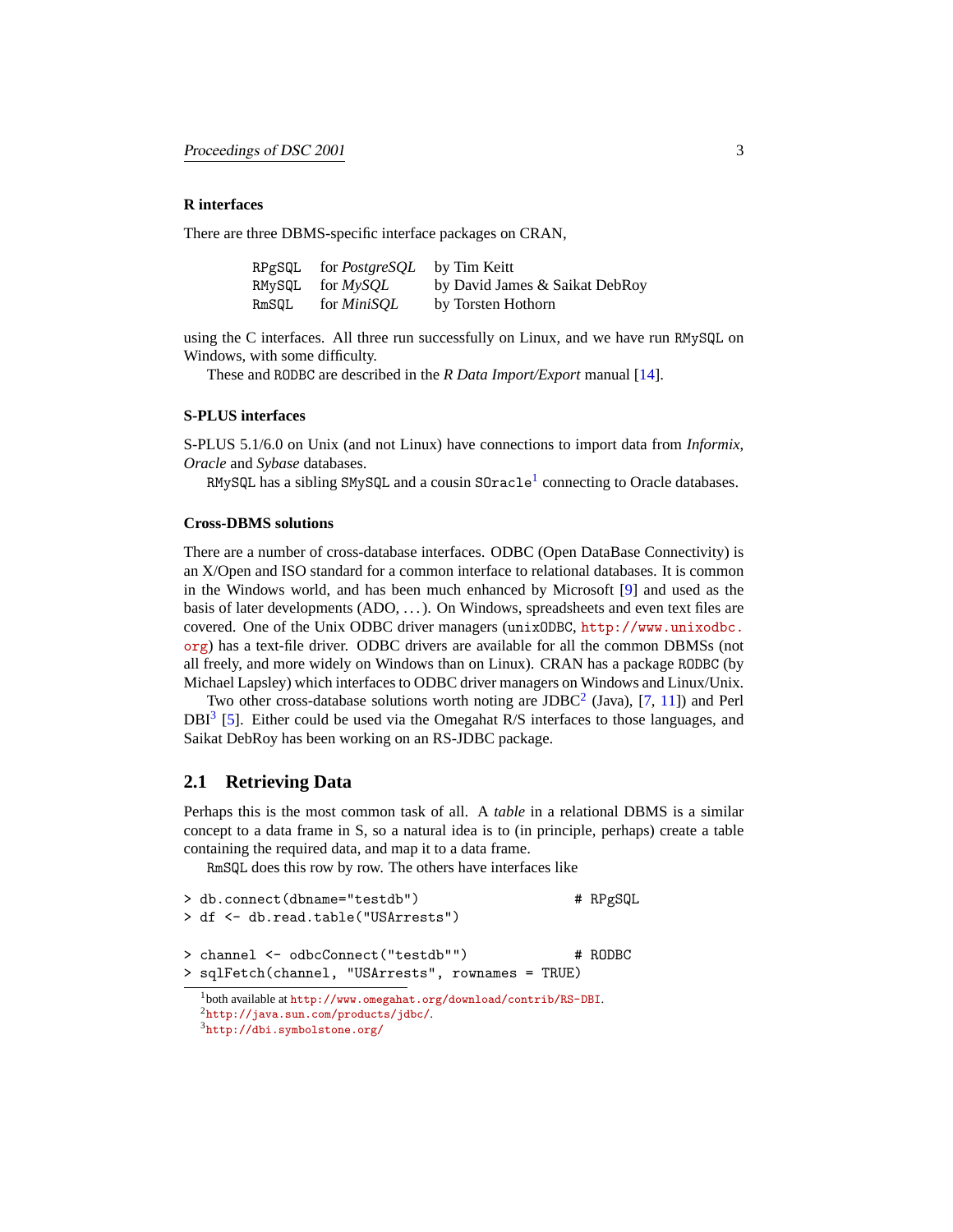```
> con <- dbConnect(MySQL(), dbname = "test") # RMySQL
> getTable(con, "arrests") # leaves row names as a column
```
hiding the SQL which they generate from the user. Unfortunately, snags arise quite soon.

- 1. **Case**. Few DBMSs are case-sensitive. S is. This applies not just to table names, but also to column names. Which case is used is DBMS- and even OS-specific (e.g. *MySQL* is case-sensitive on Linux and case-insensitive on Windows).
- 2. **Row-ordering**. Relational DBMSs have in principle unordered tables. You do need to retrieve an ID field (primary key) to act as the row names.
- 3. The mapping of **data types** to R data types is problematic (see later).
- 4. Representation of **missing values**. These are commonly represented as the SQL value NULL, but watch out for the differences between that and "", and how they get transferred.
- 5. **Size**. Retrieving the whole table at once might be too much for R to hold. You might need to retrieve a block of rows or columns at the time, and for that you will probably need to use SQL.

## **2.2 Uploading Data**

For some purposes, uploading data to a database is an important task. Convenience functions are available in most of the R interfaces:

```
> data(USArrests)
> usarrests <- USArrests
> db.connect(dbname="testdb") # RPgSQL
> db.write.table(usarrests, write.row.names = TRUE)
> channel <- odbcConnect("testdb"") # RODBC
> sqlSave(channel, USArrests, rownames="state")
> con <- dbConnect(MySQL(), dbname = "test") # RMySQL
> assignTable(con, "arrests", USArrests, overwrite=TRUE)
```
We have to ensure that the row names get saved, if (as here) they are the ID field.

The alternative is to write a file and load that via SQL, either from the interface or the monitor program. That is complex and proves to be error-prone.

### **Data Types**

Mapping S data types to the DBMS's data types is tricky, and only RPgSQL seems to make a good job of it. One issue is what to do if a table of the same name exists. Currently RODBC updates a table if it looks suitable, otherwise destroys it and writes a table entirely as character fields.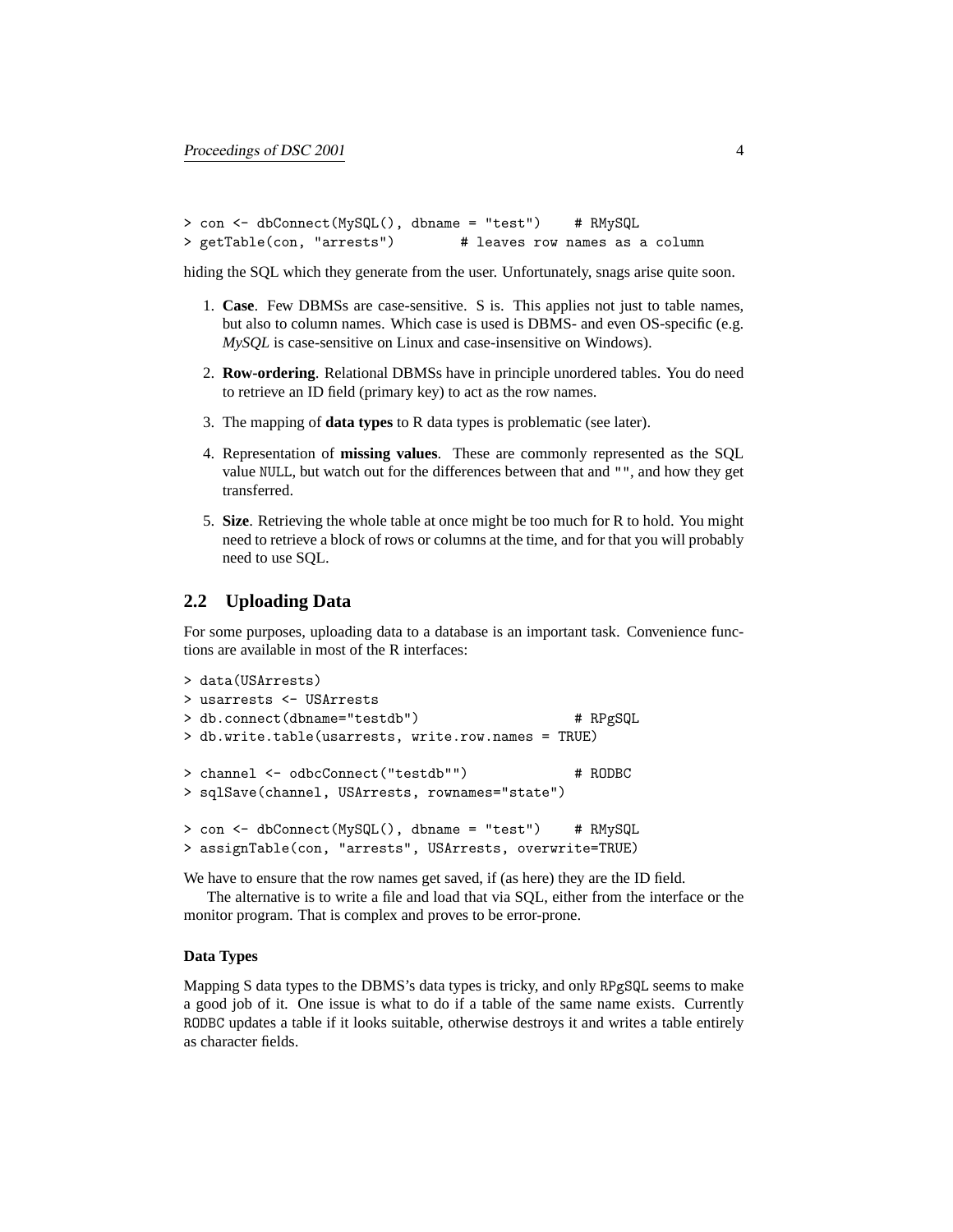Mapping in the other direction (from the DBMS to S) is perhaps easier, as data frames are created anew. The details of the existing interfaces are largely undocumented: RODBC for example reads the result set as a character matrix and converts it, as a read.tablealike.

One big issue for a cross-DBMS solution is finding out the data types that the DBMS supports, what they are called and what C/R type they correspond to. ODBC has commands to do this, but unfortunately some drivers<sup>[4](#page-4-0)</sup> appear cavalier about this.

RMySQL has recently added a function SQLDataType to find the DBMS data type that can most closely represent an R/S object.

## **2.3 Sending SQL Commands**

All of the interfaces allow SQL commands to be sent to the DBMS, for example

```
> db.connect(dbname="testdb") # RPgSQL
> db.execute("SELECT rpgsql_row_names, murder FROM usarrests",
            "WHERE rape > 30 ORDER BY murder", clear=FALSE)
> db.fetch.result()
> channel <- odbcConnect("testdb"") # RODBC
> sqlQuery(channel, "select state, murder from USArrests
          where rape > 30 order by murder")
> con <- dbConnect(MySQL(), dbname = "test") # RMySQL
> quickSQL(con,
  "select * from arrests where Rape > 30 order by Murder")
```
There are many dialects of SQL (official and unofficial) and the names of the data types differ widely too. ODBC makes some effort to smooth over the differences.

We have already seen that RPgSQL and RODBC go some way to encapsulating common operations in intuitive functions, as do the latest versions of RMySQL. RPgSQL goes further. It has convenience functions sql.select and sql.insert for the simpler cases of common operations. These are particularly useful on a system with transaction support (like *PostgreSQL*). We would like to see a lot more high-level functionality, hiding issues like case and data types from the users, transparently capturing row names and marking them as a primary key, mapping column names to and from those supported by the DBMS ....

One tremendous simplification, at least superficially, is *proxy objects*. Tim Keitt has implemented the very appealing notion of *proxy* data frames in RPgSQL. These are R objects of a class "db.proxy" that in most respects behaves like "data.frame", but are really references to tables in the database. For example

```
> db.connect(dbname="testdb") # RPgSQL
> bind.db.proxy("USArrests")
## USArrests is now a proxy, so all accesses are to the database
> USArrests[, "Rape"]
```
<span id="page-4-0"></span><sup>4</sup>notably MyODBC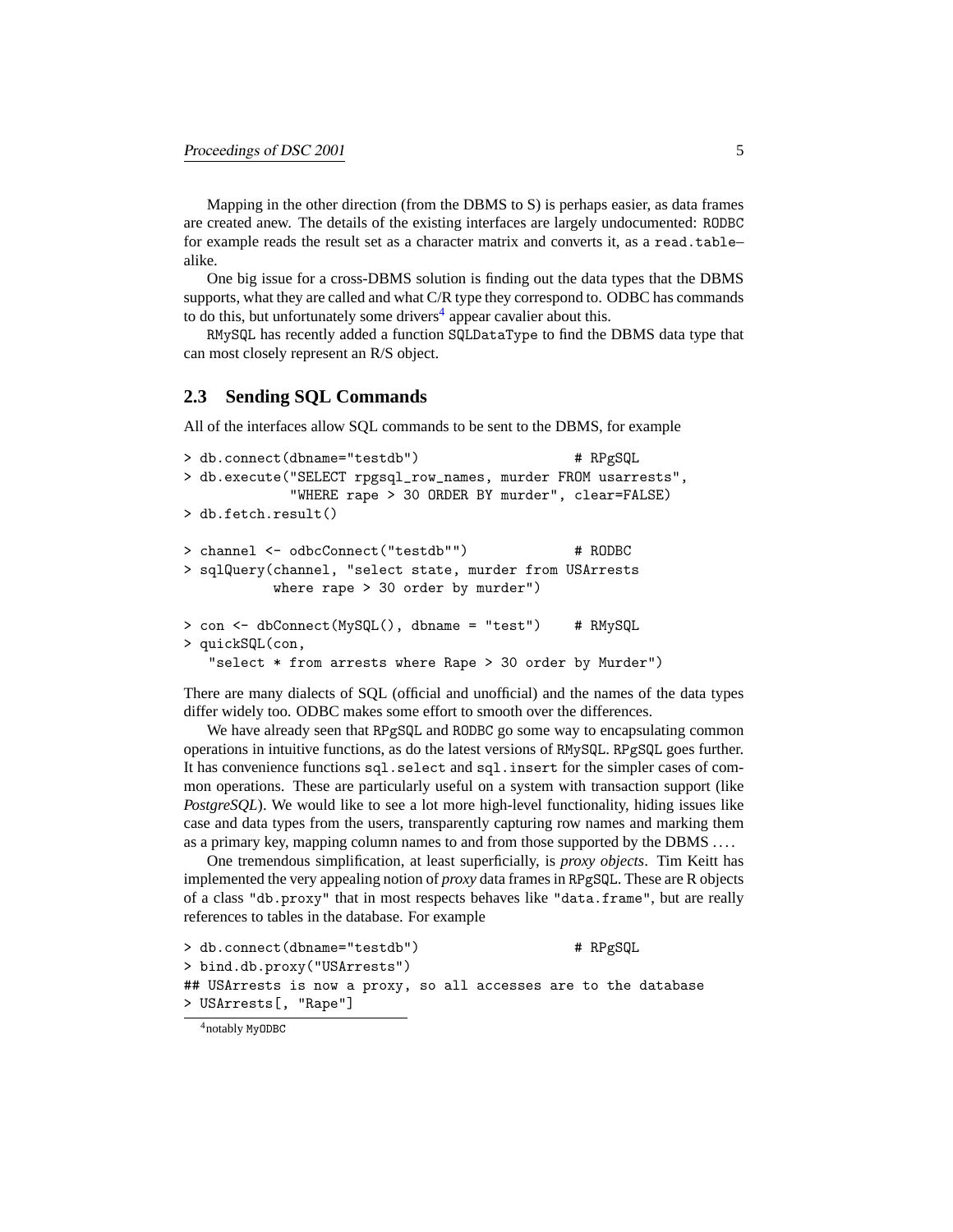Rape 1 21.2 2 44.5 ... > rm(USArrests) # remove proxy

Unfortunately, row names are not handled as transparently as by db.read.table.

The class has methods for operators [, \$, [[ and functions dim, names, row.names and dimnames, as well as print, summary and coercion functions to matrix, list and data frame.

There are limits, though, so for example USArrests[rows, "Rape"] will only work if rows specifies an interval of numeric row indices (by any S indexing scheme). At present these proxy data frames are read-only, so there are no replacement functions such as [<-. Presumably one would need to implement batching to make such operations efficient in a transactional DBMS.

#### **2.4 Functions in Databases**

All the DBMSs allow some possibility for using functions and operators in SQL statements. There are lots of differences: for example *PostgreSQL* and *MySQL* convert data types suitably, but *Access* does not. The names of functions, their exact scope and whether user-defined functions are allowed all differ widely.

*Access* uses Visual Basic for Applications; *MySQL* and *PostgreSQL* allow user-defined functions. For all three this opens the possibility of embedding R functionality in userdefined functions, via DCOM for *Access* on Windows and via a shared library on Linux/Unix for *MySQL* and *PostgreSQL*. (Duncan Temple Lang has explored the latter approach, and code is available at <http://www.omegahat.org>.)

### **2.5 Current Status**

For R users, the following summarizes the position in March 2001.

- Macintosh users have no choice!
- Windows users have the 'Ford Model T' choice. There is only one easy solution: use RODBC. (RMySQL and *MySQL* can be used with some work. In principle RPgSQL could be used with *PostgreSQL*, but we have not succeeded in doing so.)
- If your data are on a commercial DBMS, you have (at most) one choice, RODBC.
- If you can choose your DBMS, and you are on Unix/Linux, you may consider RPgSQL and *PostgreSQL* or RMySQL and *MySQL*.

## <span id="page-5-0"></span>**3 Future Directions: The Users' Perspective**

In all fields of statistics modern data management is nowadays based on database management systems, mostly relational ones. They help us keeping data organized, secure and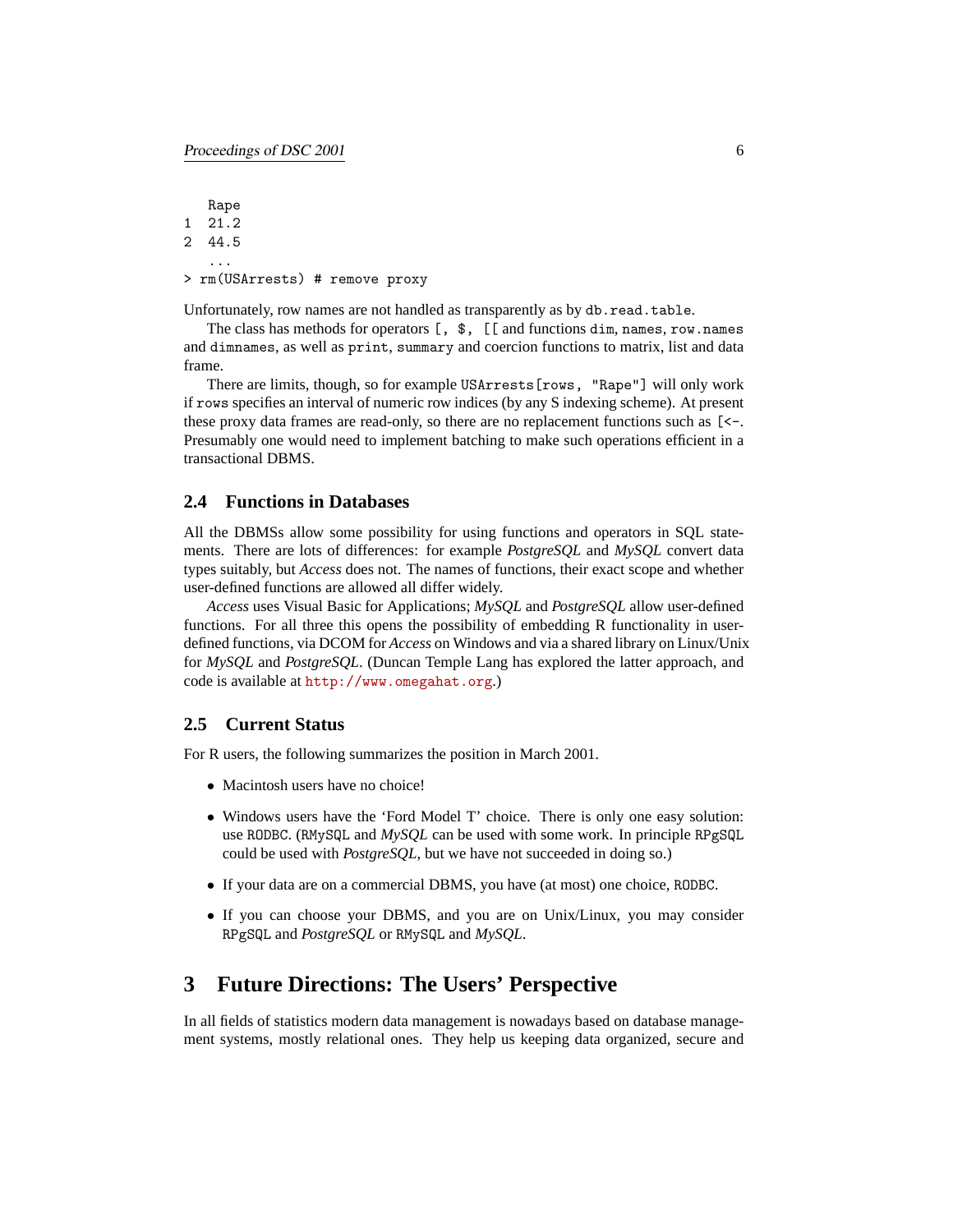accessible, even in multi-user environments. Therefore, the statistician (and R user) is confronted with these systems if (s)he needs to extract or insert data. We therefore want simple methods to access data without the need of experienced programming. The main target is independence from the database engine itself. Other languages provide well-defined programming interfaces to relational DBMSs, for example JDBC, ODBC, Perl DBI and others. In contrast, R is not only a programming language but a language for data analysis. So one does not only need a programming interface but a user interface to DBMSs. We have to find out how an interface should look like considering what applications or problems R users are confronted with.

In the following, we introduce a simple example of application from medical statistics and discuss the needs of users confronted with similar problems. Furthermore, we outline applications as data mining and discuss possibilities for the design of a common and simple but powerful R-DBMS user-interface.

### **3.1 Example: The Erlangen Glaucoma Database**

Glaucoma is a irreversible neurodegenerative eye disease and one of the main reasons for blindness. Starting in 1991, several projects at the Erlangen Eye Department formed a collection of cases and normals, resulting in the Erlangen Glaucoma Database. For sake of simplicity, we translate the German database definition to English. Each eye of a patient or control subject is identified by a patient number (patnr), the examination number (examnr) and the eye-side (eyeside).

If a statistician wants to work with this database, the first problems occur far before any system for statistical analysis is involved. Usually, the database was defined by other people a long time ago and is maintained on systems not administrated by the statistician himself. Therefore, details are needed about the database structure and it is crucial to know at least a username and password as well as the host which the DBMS engine is running on.

As a simple example, consider the following situation. One wants to compute the median of the intraocular pressure (iop) of all patients or control subjects. Currently with RMySQL, this can be done using following code:

```
library(RMySQL)
m \leftarrow MySQL()con <- dbConnect(m, host = "artemis", user = "hothorn",
                  password="secret", dbname = "glaucoma")
iop <- quickSQL(con, stmt)
median(iop$iop, na.rm=T)
```
This simple example shows the complexity of one of the current interfaces. First, the user needs to specify access information: the host it runs on, a username and password and the name of the database. To form a correct SQL statement, at least the name of the relation (examination) and the variable name (iop) is needed. Most important: without a basic knowledge of SQL there is no chance of success.

One may think of a relation as of a (possibly huge and fast) data frame. But how serious is this? Usually, databases consist of many relations linked together using keys (which in our example are patnr, examnr and eyeside). So a more realistic example would be: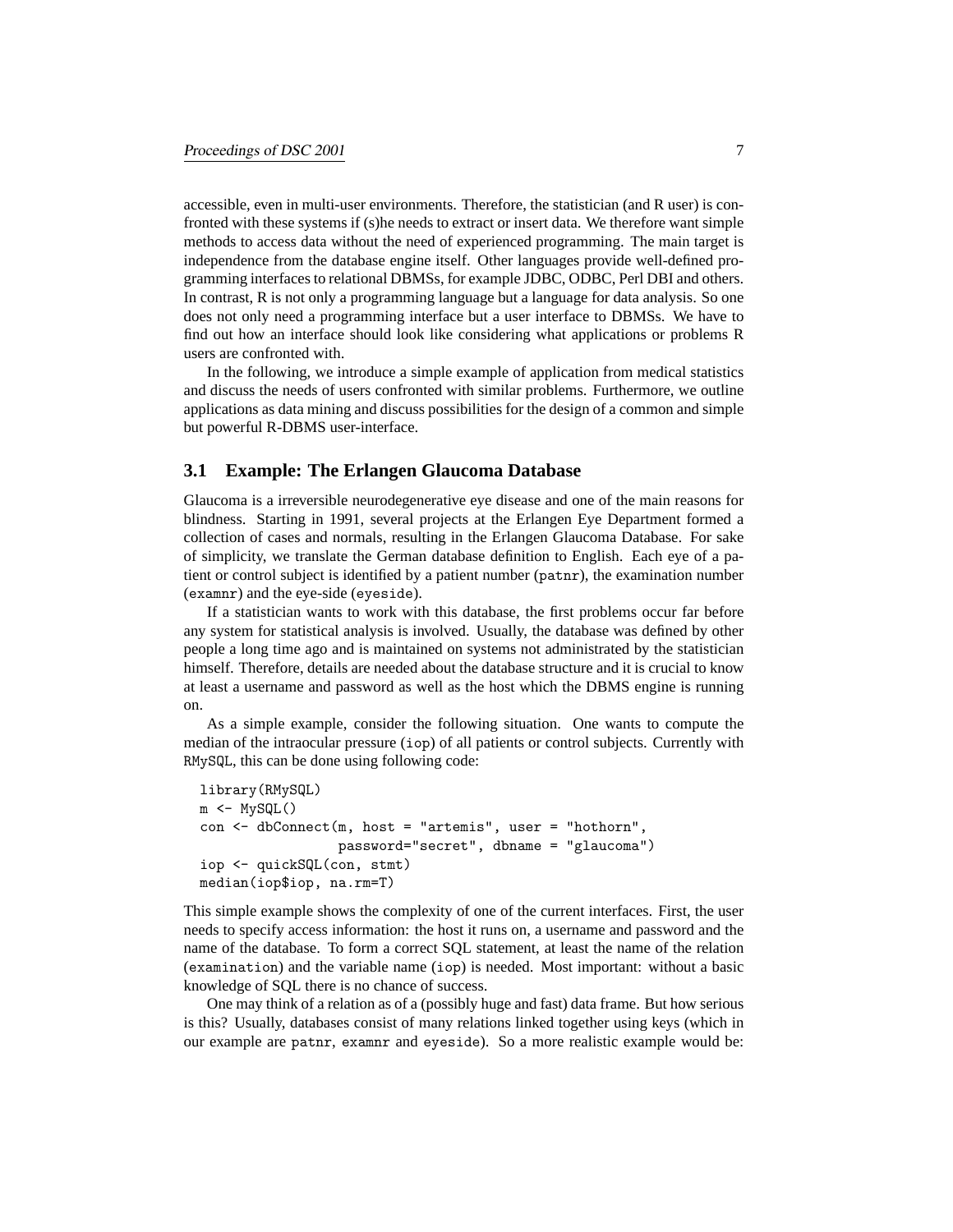draw two histograms of the intraocular pressure, one for the normal subjects, one for the glaucoma subjects. To solve this problem, a more detailed knowledge of SQL is needed.

```
stmt <- "SELECT examination.iop, diagnosis.diagn FROM
   examination, diagnosis
   WHERE examination.patnr = diagnosis.patnr AND
   examination.examnr = diagnosis.examnr AND
   examination.eyeside = diagnosis.eyeside AND
   diagnosis.diagn = \"normal\" "
iopnormal <- quickSQL(con, stmt))
```
Here, the information about the diagnosis of a subject is stored in relation diagnosis, field diagn and both iop and diagn are returned after joining the two relations diagnosis and examination.

Even more questions arise. Suppose that the statistician is allowed to update misspecified values. Clearly, this could be done by formulating an update statement in SQL, but what about different users interacting on the same data set? Once that some users simultaneously write data to the system, transactional support is needed.

## **3.2 Three Types of Users**

This subsection tries to 'classify' users by their needs and knowledge about database systems and, more important, user interfaces. In our opinion, one can identify at least three types of users with completely different needs and views to database systems.

#### **3.2.1 The Sophisticated Users**

The sophisticated users are the statisticians with detailed knowledge of relational databases. Often they use or create relational databases with the engine they are comfortable with. They are familiar with SQL and tend to be quite sophisticated to know how to avoid obvious problems, such as trying to import a huge table all at once or type conversions, so they can take care of themselves. Most of the times, they want direct access to the database engine itself. The specific interfaces currently available, for example RMySQL or RPgSQL, fit their needs. However, changing the database engine causes trouble, so a unified interface is needed.

#### **3.2.2 The Unsophisticated Users**

SQL is not straightforward to use and most people do not want to create SQL statements. There is a need of structures like data frames. The following code is varporware:

```
con <- dbConnect("MySQL", group = "glaucoma")
proxyGlaucoma <- proxyRDBMS(con)
df <- as.data.frame(examination)
median(df$iop)
```
Clearly, a user familiar with data.frames has no problems dealing with df. A very similar approach is the use of bind.db.proxy in RPgSQL. From this point of view, a relation in a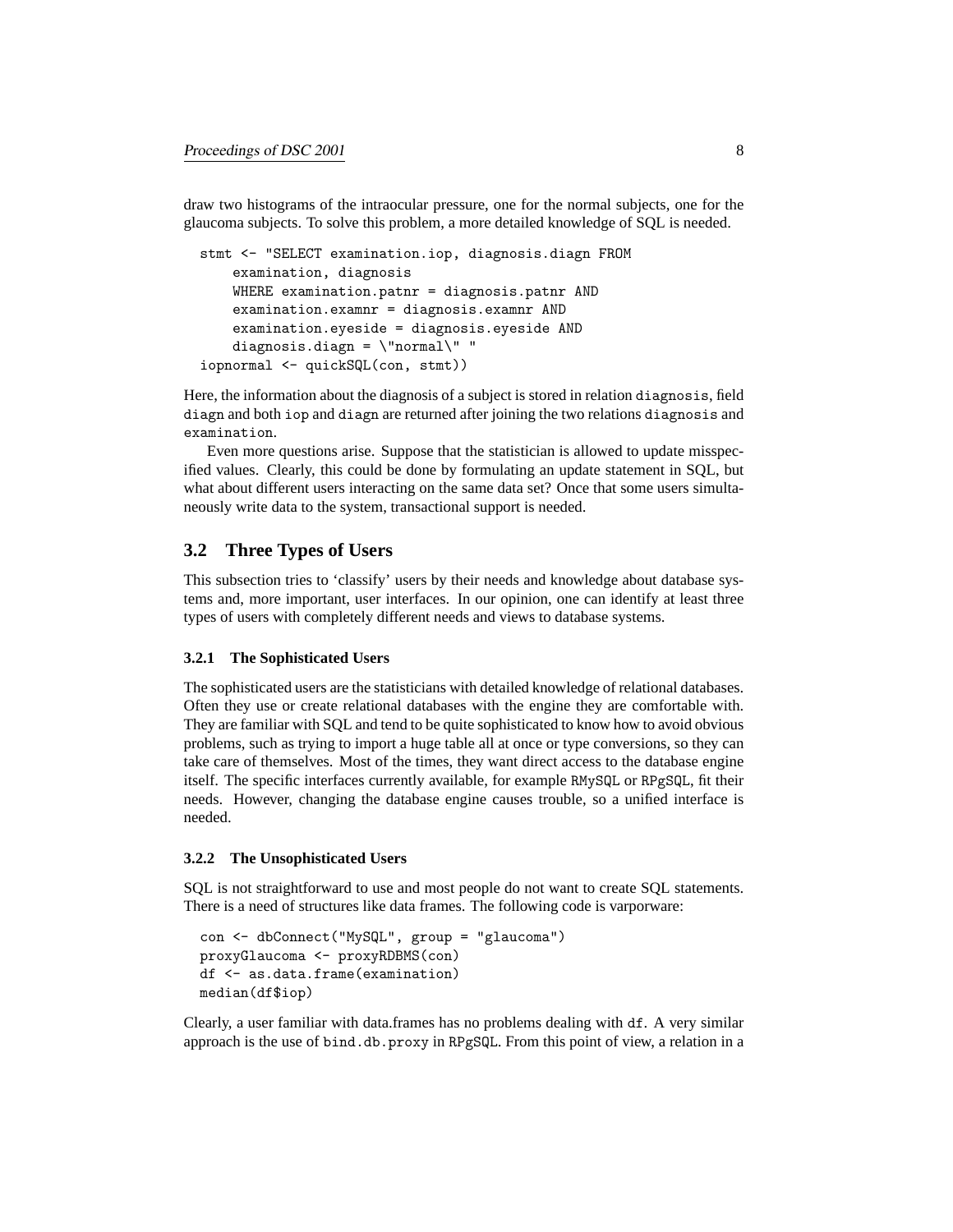database is a huge and fast data frame. The advantage of this approach is that only the data needed for the computations is transfered. On the other hand, real databases always are built up from relations linked together using keys and that means that they are not just big data frames. Powerful queries consist of joins. How can one offer this functionality using proxy objects? Another problem is that on the one hand, users are often not allowed to create their own relations in a client-server environment. On the other hand, an inexperienced user  $may<sup>5</sup>$  $may<sup>5</sup>$  $may<sup>5</sup>$  have problems setting up his own database engine. Therefore, a simple way of using a database as an 'extended memory' through proxy objects may have some drawbacks.

We also have to focus on an application of an R-DBMS user-interface completely different from the one discussed until now: data mining.

#### **3.2.3 The Data Miner**

Having really big datasets at hand may bring even R into trouble. One can think of using the DBMS as memory, for example for fitting linear models to large datasets. This issue is discussed e.g. in  $[12]$  $[12]$  and  $[8]$  $[8]$ .

## **3.3 Programming Interfaces**

Well-established interfaces as JDBC, ODBC or Perl DBI are programming interfaces, but not user interfaces. However, they are similar to the interfaces available for R in the following sense. They offer system-independent functionality for

- connecting to a database engine,
- user authentication,
- executing an SQL query,
- fetching the results (including type conversions),
- error handling.

As an example, the query selecting the intraocular pressure for all subjects would be formulated in Perl DBI as:

```
use DBI;
$dbh = DBI->connect("DBI:mysql:database=glaucoma",
                    "hothorn", "secret",
                    { RaiseError => 1, AutoCommit => 0 });
$sth = $dbh->prepare("SELECT iop FROM examination");
$sth->execute();
while ( @row = $sth-> fetchrow_array ) { print "@row\n'': }
$dbh->disconnect;
```
This is very close to the current status of RMySQL. As outlined, the sophisticated user is comfortable with a solution just providing access to SQL.

<span id="page-8-0"></span><sup>5</sup> although such users do seem to find Access accessible.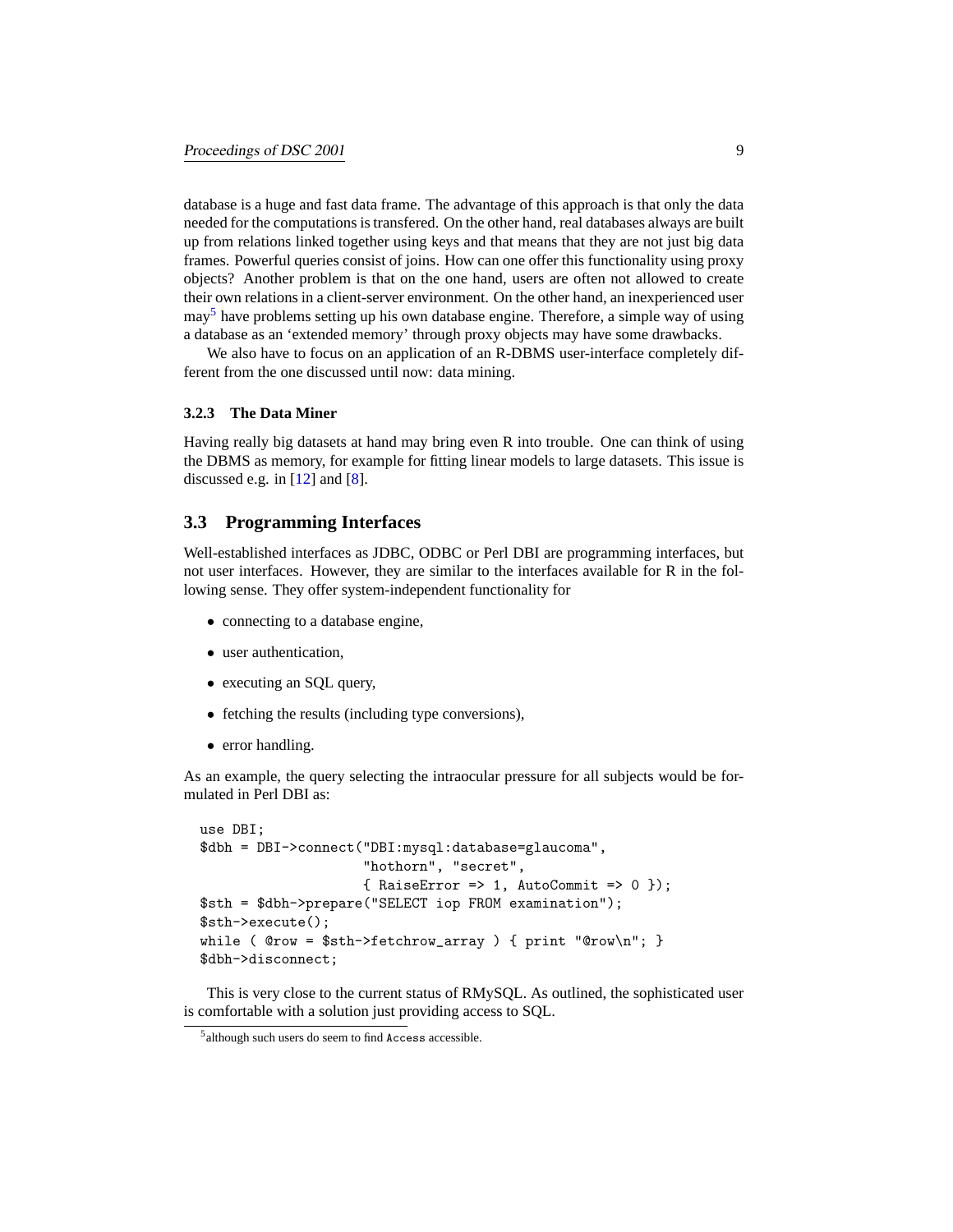## **3.4 User Interfaces**

The crucial question is: 'Do we need SQL for the user interface?'. Some ideas for hiding SQL are available, for example proxy objects (section 2.3) or attached databases (section 4.2.2). But are they powerful enough to deal with real serious applications users are currently confronted with? Once that a common programming interface, maybe based on the R/S database interface, is available, extensions in this direction are possible.

## **3.5 Discussion**

Apart from having different interfaces to different engines, sophisticated users do not have problems using databases from within R with the packages currently available. Before defining a common interface we should discuss the needs of unsophisticated users. Using relational databases is not that easy. Both MySQL (see [[1\]](#page-17-10)) and mSQL are relatively simple due to their limited functionality. Others like Oracle or Sybase need a detailed knowledge of database systems. In a client-server environment, a user is usually neither allowed to create databases himself nor to delete them. Furthermore, the power of relational databases is based on relations. It is hard to formulate joins in other languages than SQL.

## <span id="page-9-0"></span>**4 Future Directions: The Providers' Perspective**

In this section we motivate the idea of a common interface to databases; we look at some of the most successful approaches to database connectivity that have been implemented in other computing environments, such as Microsoft, C/C++, Java, Perl, and Python; and finally we extract the necessary elements that we would need to implement a common database interface.

## **4.1 A common API as a tool for package development**

Package providers who want or need to connect to DBMS probably need a common API more than end-users. Clearly the convenience of a common interface for accessing DBMS is desirable, but it becomes a necessity for package developers that either want or need to provide tools that should work seamlessly when the data resides on a DBMS.

## **4.2 Examples**

We consider only two examples: one that deals with very large datasets, the other example provides an S view of a DBMS.

#### **4.2.1 Sampling as a means to deal with very large data sets**

Suppose our data resides in a DBMS (say, Oracle) and we have reasons to believe that a "sensible" sampling scheme could help us answer the questions that we are considering. Then we could write a library to implement various sampling techniques (simple random sampling, stratified, systematic, clustered) with various allocation methods (with/without replacement, allocation proportional to size, etc.) for our DBMS.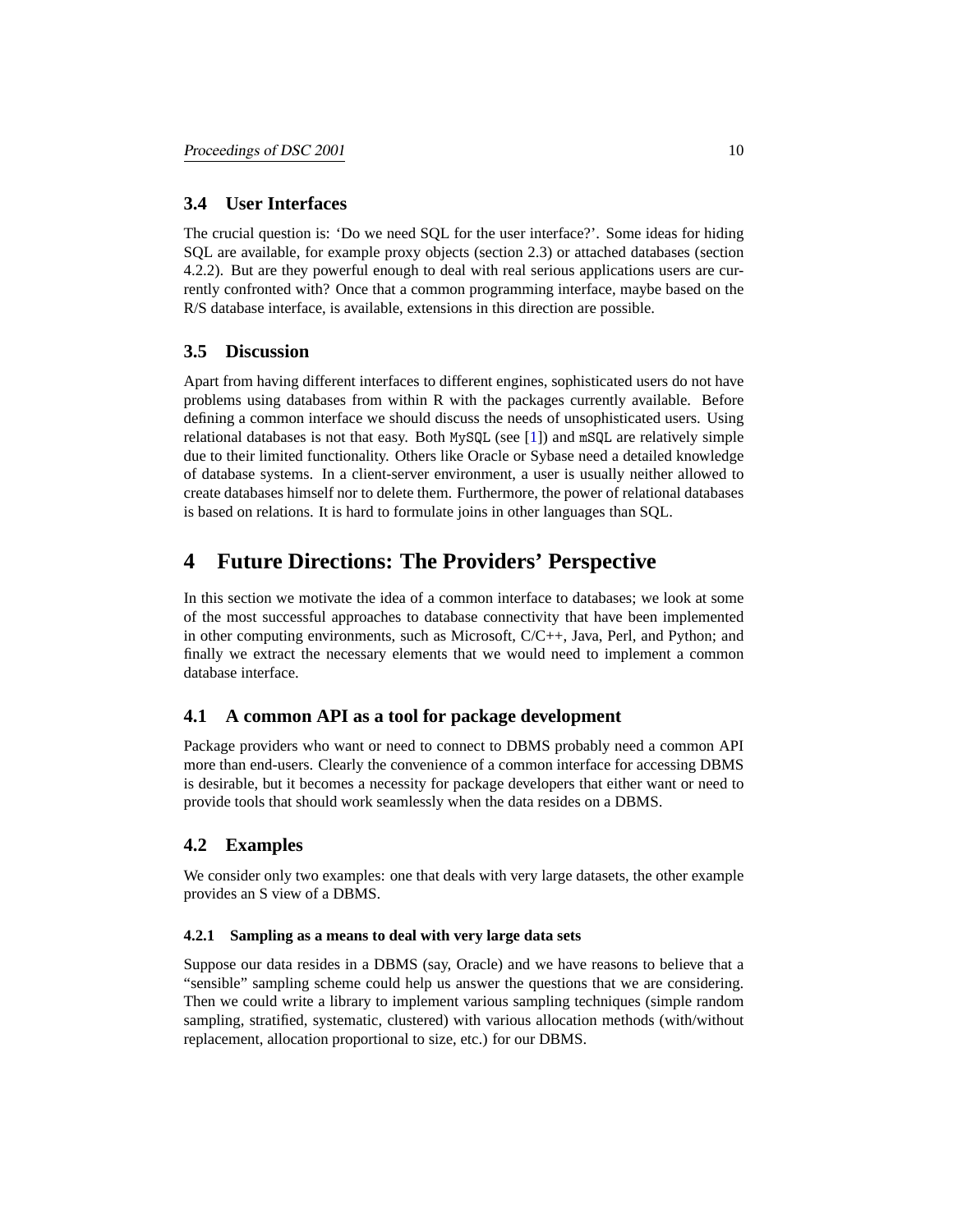In order for such a library to be able to sample data not just from Oracle, but PostgreSQL, Informix, or Microsoft SQL Server, we need to abstract out the details of interfacing to the DBMS.

#### **4.2.2 (Almost) transparent access to DBMS**

Suppose we would like to allow users to attach the contents of their DBMS to their search path and use S semantics to access remote tables. It would be very desirable to have these libraries access data independently of the database engine, being it MySQL, Ingres, or IBM's DB/2.

*Note on terminology*: The S language defines a *database* as a collection of objects, each with an associated name; S unifies all operations that group objects by name under the idea of databases. S also provides semantics for the access and assignment of data to databases (basically the reading and writing of objects). Furthermore, S uses multiple databases for storing and retrieving objects listed in a so-called "search path", that may be modified through calls to attach() and detach().

This mechanism is extensible through *user-defined* databases<sup>[6](#page-10-0)</sup>. (For more details see [\[2](#page-17-11)], and [[3\]](#page-17-12).) To attach a user-defined database to the search path we need to

- 1. have the user-defined database class extend database
- 2. write methods for the following generic functions:
	- dbobjects()
	- dbread()
	- dbwrite()
	- dbremove()
	- dbexists() (optional)

Actions to be taken upon attaching and detaching may be coded in functions .on.attach() and dbdetach().

Notice the simplicity in attaching any user-defined database: we only need to extend a (virtual) class and supply methods for pre-defined generic functions. We will try to follow this paradigm in the implementation of a common database interface.

```
# "con" is a connection to some DBMS
> is(con, "dbConnection")
[1] T
> db <- attach(con, max.rows=10000, translate=T)
> search()
[1] ".Data" "vital_test" "splus" "stat"
[5] "data" "trellis" "main"
> ls(pos=2)[sample(1:26, size=5)]
[1] "TRANTABLE" "tmpApps"
```
<span id="page-10-0"></span><sup>6</sup> This mechanism is currently not defined in R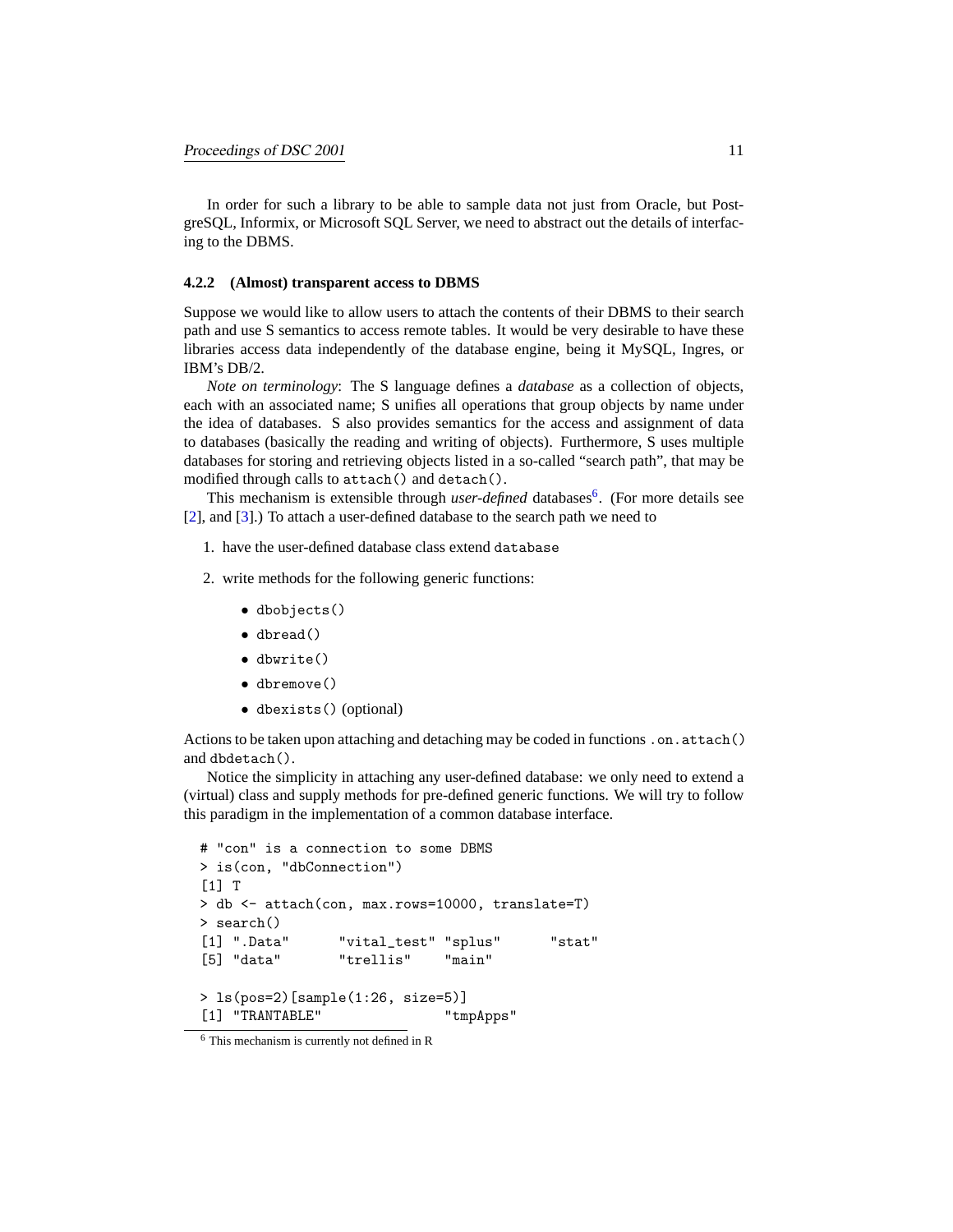```
[3] "MYTRANVIEW" "TRANMAPTABLE"
[5] "AGGREGATE.APP.TRANTABLE"
> assign("fuel.frame", fuel.frame, where = 2)
> exists("fuel.frame", where = db)
[1] T
> remove("fuel.frame", where = 2)
[1] T
> names(CLIENTMAPTABLE)
[1] "CLIENTID" "CLIENTNAME"
 [3] "LASTIPADDRESS" "LASTENTRYROUTER"
 [5] "TIMEZONE" "OS"
[7] "CPU" "PHYSICALMEM"
[9] "PAGEFILESIZE" "TOTALDISKSPACE"
[11] "AVAILDISKSPACE" "LASTUPLOADTIME"
[13] "HOSTNAME" "SUBNETMASK"
[15] "AGENTTYPE" "AGENTLICENSES"
[17] "AGENTVERSION" "LASTGROUPID"
> table(CLIENTMAPTABLE$AGENTTYPE)
 NMCORP NMCORPI NMPRO
     28 14 22
> dim(TRANTABLE)
Problem in dbread(..:
 table TRANTABLE with 118411 rows exceeds
 the threshold limit of 10000 max.rows
Use traceback() to see the call stack
```
The following is worth noting:

- We get (almost) transparent access to DBMS
- Familiar S semantics (get, assign, etc.)
- This is DBMS independent, and
- Provides an extensible mechanism for user-defined database (e.g., proxyDBMS) due to a well-defined and simple interface.

The mechanism works well because it abstracts out the details and specifics of the various DBMS — we only need to provide methods for the specified generic functions and extend the database class. However, there are some *caveats*:

• The user-defined databases approach is mainly static. Objects (tables) that get removed or created in the DBMS will not appear in the S attached database, unless we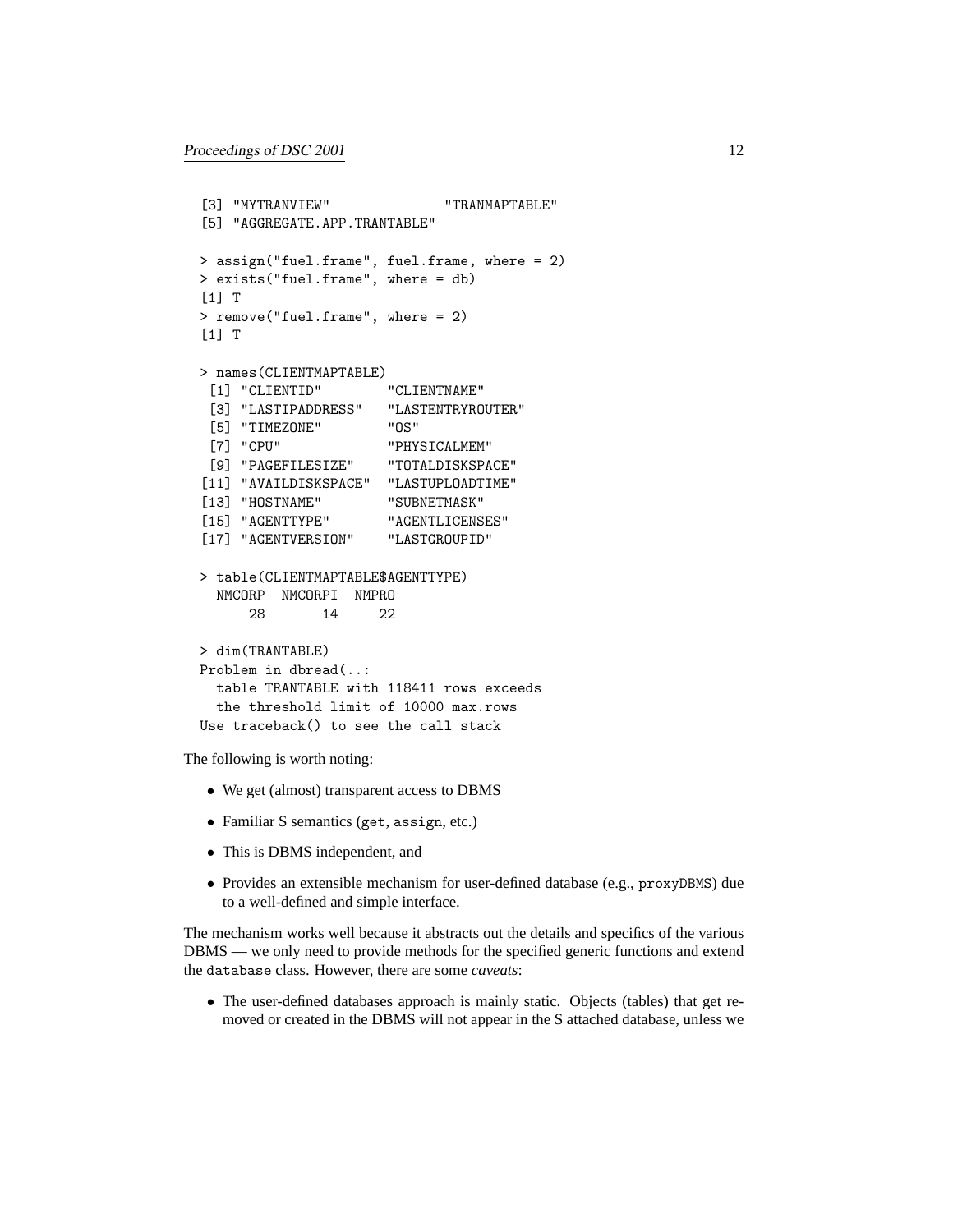explicitly synchronize() it. It would be nice to have a mechanism<sup>[7](#page-12-0)</sup> by which S would get notified of events such as table creation and deletion, among others.

- The S evaluator will look for objects *even* functions in the user-defined database (but see the argument purpose of attach()). That is, the S semantics allow us to either use a user-defined database in the search path or not, but it does not provide finer resolution; for instance, we can not specify that our user-defined database has no language objects.
- The current S semantics could be extended to allow incremental reads and writes. It would be very advantageous to be able to append to an existing object, and to read portions of an object (say, specified through the existing subscripting mechanism) without having to read or write the object in its entirety.

## **4.3 Approaches to DBMS Connectivity**

The client-server architecture in DBMS has been around for more than 20 years. Other languages and environment have faced and solved the very same problems we are facing in the S language community.

At the core of the communications with DBMS there is a DBMS-dependent protocol that is hidden to the applications by a set of library functions. Each DBMS provides its own library for communication, and applications that need to interface with more than one DBMS need to cope with this diversity. How to unify all these diverse interfaces under a common tool-set is the challenge that applications developers have been facing in environments such as C/C++, Java, Perl, and Python, SAS, SPSS, and the S language community.

So it is worthwhile taking a look at how other languages have solved the problems we currently face in connecting to DBMS from R and S.

• Native API's  $(C/C++)$ .

All DBMS provide some kind of native C or C++ interface. The interface consists of a library of C/C++ functions that users may call from their applications. These libraries, typically, interface to the database engine through highly specialized and tuned protocols, therefore, they are highly non-portable but applications can achieved unparalleled performance.

All approaches below are layers on top of these native API's.

• Embedded SQL

Easy (easier?) to port. One writes applications in languages like, C/C++, Ada, Cobol, Pascal, Fortran, including (embedding) regular SQL statements in the program. A pre-processor or pre-compiler process these files and substitute the SQL instructions with calls to the native API's. Some of this approach advantages are its simplicity (one does need to know SQL, but not the native API), and better portability (there

<span id="page-12-0"></span><sup>&</sup>lt;sup>7</sup>The Omegahat environment  $http://www.omegahat.org$  already provides this type of functionality.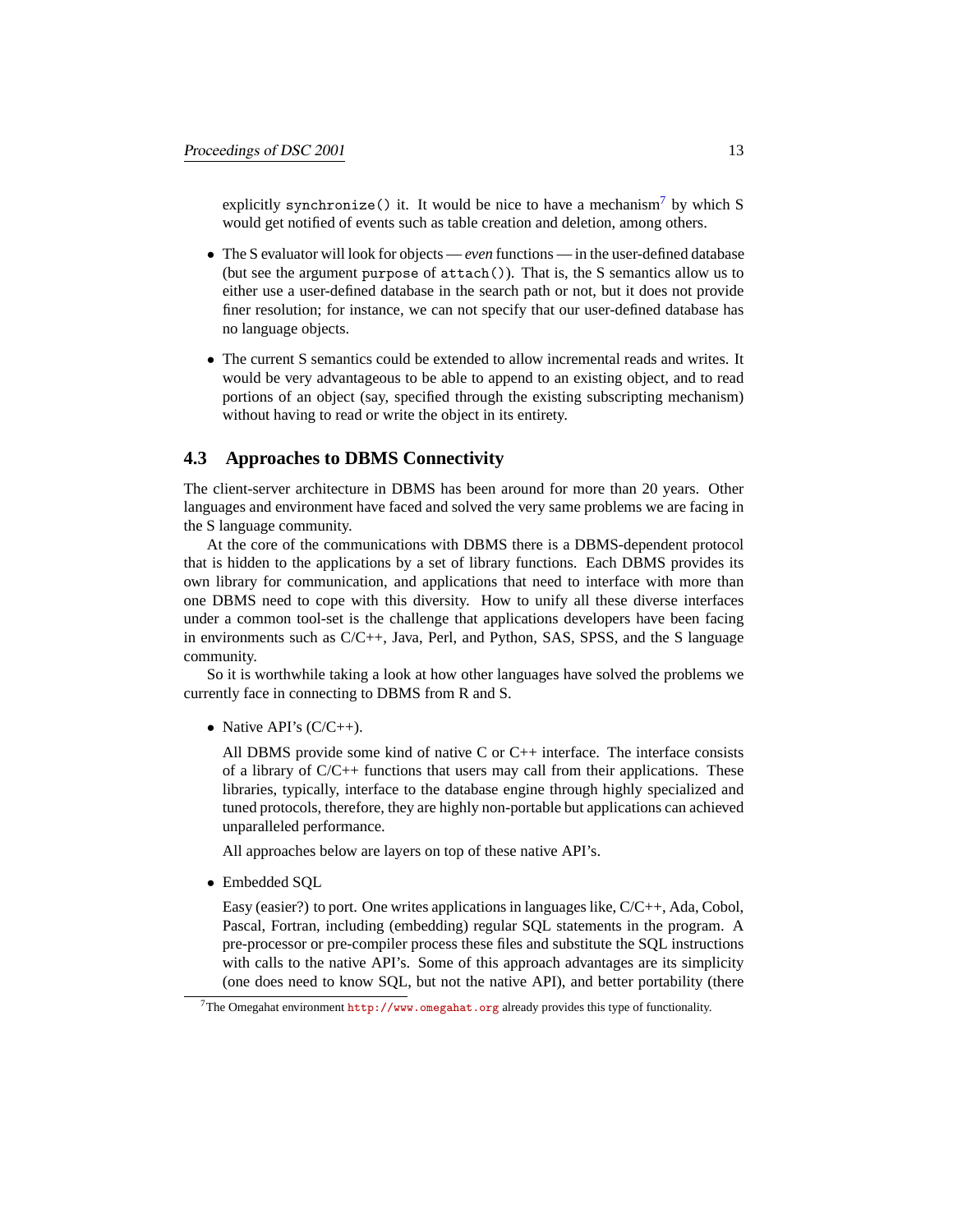are standards that describe how to embed SQL in various languages). The main disadvantage is that, because the code is pre-processed, some flexibility is lost, besides the problems typically associated with pre-processing.

• ODBC

Defined mainly at the  $C/C++$  level, it provides  $C/C++$  applications an abstraction layer so they can operate uniformly on data stored on DBMS and other database types without having to know the details of the database server. It provides good support under Windows, where the availability of good drivers is not too much of a problem. As mentioned in section 2, there are Unix/Linux drivers too.

Unlike JDBC, Perl DBI, and Python DB-API, ODBC is not explicitly based on object-oriented programming.

• JDBC (Java Database Connectivity).

Similar to ODBC, it provides an abstraction layer on top of native API's for Java applications. JDBC is well defined, with better driver availability on most Unix platforms, and it is included in all JDK's (Java Development Kits).

• Perl DBI (Database Independent) module

Similar in spirit to ODBC and JDBC, for providing a database independent interface to databases, but for Perl applications. There are a variety of drivers, from ODBC to based on native API.

• Python DB-API

Similar to Perl DBI and JDBC but tailor to python applications.

- Commercial connectivity tools (e.g., <www.merant.com>)
- Three-tier (CORBA, RMI)

All these approaches (except the native API) to database connectivity follow more or less the same implementation to provide a database-independent method based on objectoriented programming techniques.

#### **4.3.1 An Object-oriented Approach**

All these approaches separate the connection to the DBMS into a "front-end" and a "backend". Applications use only the exposed "front-end" or API. The specific DBMS facilities (Oracle, PostgreSQL, etc.) are provided by device "drivers" that get invoked behind the scenes. These are the common features:

• A driver manager

This loads and initializes the proper driver (database-specific code) and transparently dispatches methods to the driver. (Note that in the case of S, this can be trivial to implement, since the S evaluator dispatches methods automatically for us.)

• A set of classes and functions that define what operations are possible and how they are defined, e.g.: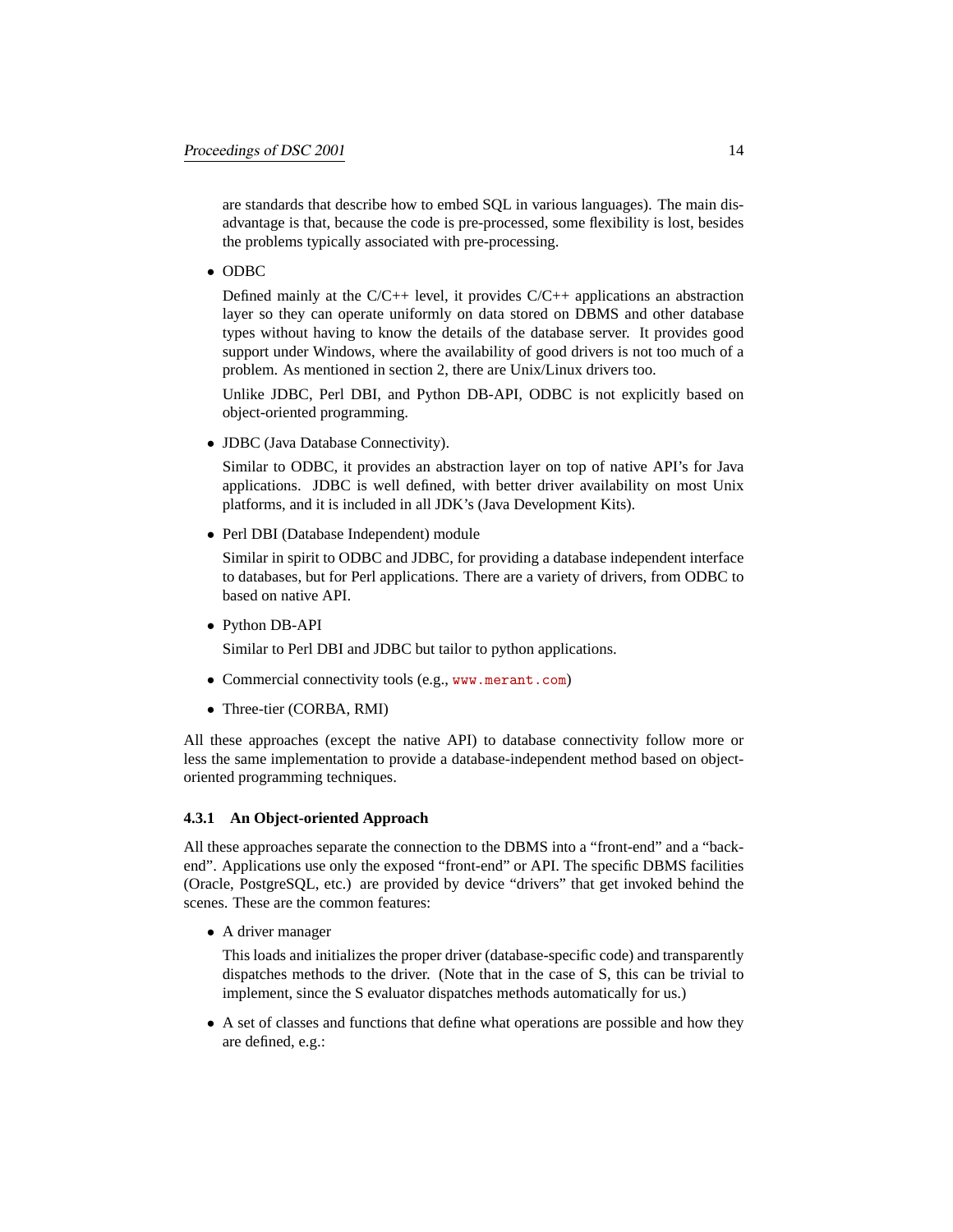- **–** connect/disconnect to the DBMS
- **–** create and execute statements in the DBMS
- **–** extract results/output from statements
- **–** transaction management
- **–** information (metadata) from database objects
- **–** error/exception handling

(some things are left explicitly unspecified, e.g., authorization, and even the query language!).

• Drivers

Drivers are collection of functions that implement the functionality defined above in the context of specific DBMS.

• Data type mappings

Mappings between generic DBMS data types and the environment  $(C/C_{++}, \text{Java}, \text{Mean})$ Perl, Python).

• Utilities

These deal with non-primitive types (dates, currency, ...), styles of identifiers (upper/lower case), etc.

These API's provide the "look-and-feel" of the corresponding environment (C++, Java, Perl, Python, etc).

### **4.3.2 The Perl DBI Interface**

The following figure depicts a view of the Perl DBI implementation. Applications that need to access databases do so through what we call *generic* functions in S. These are calls into the DBI (database independent) functions. The Perl interpreter then automatically delegates these actions to the DBD (database dependent) driver code. In this manner, the application can transparently access any database for which a driver exists.

## **4.4 Elements for a Common R/S DBMS API**

We now identify the major elements required for the implementation of a common interface to databases from R and S. First, the class structure for the API, namely,

- Classes and their inheritance structure
- Set of generic functions

We then need to specify a set of reasonable data type mappings

- Basic data types are "easy"
- Dates/Times/Currency are not hard, but details need to be thought out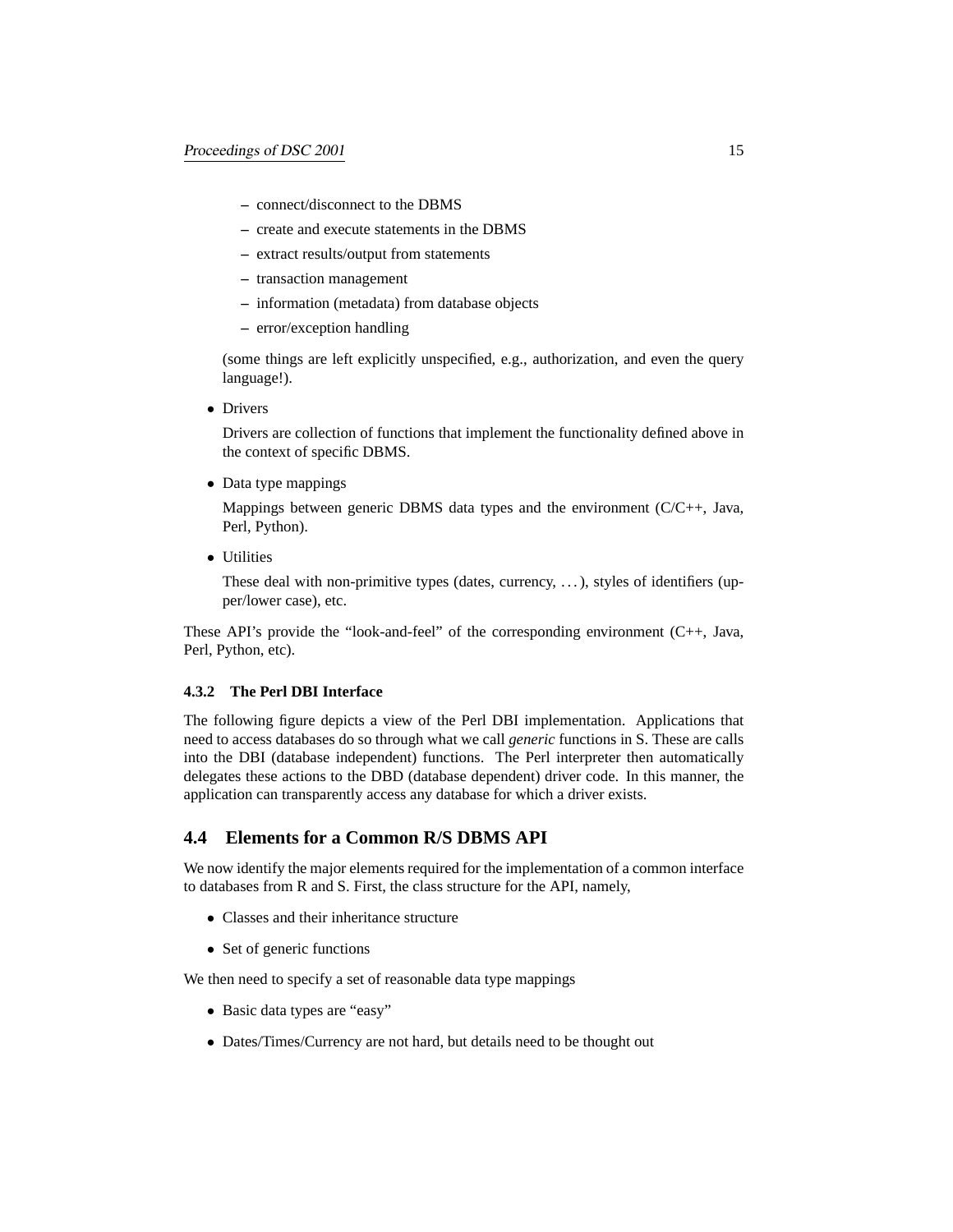

Figure 1: Figure taken from [\[6](#page-17-13)].

- Binary data (images, sound, ...)
- User-defined conversion functions
- Errors/warnings (truncation, loss of precision, ...)

R/S objects that will mirror the database objects:

- data.frame s may be inadequate to represent database objects.
- raw type is not available in R, should it?
- how to handle images, sound, etc.

We also need to define the behavior of the interface to handle situations such as longrunning queries. Should we allow asynchronous communication? How should R/S be notified when the long-running query has finished? How do we cancel asynchronously invoked queries? How do we insure that the database is properly notified and its resources freed in the event of an application crashing?

The issue of synchronous versus asynchronous communication is very important. Currently many DBMS provide asynchronous communications natively either via *polling* or *call back* functions: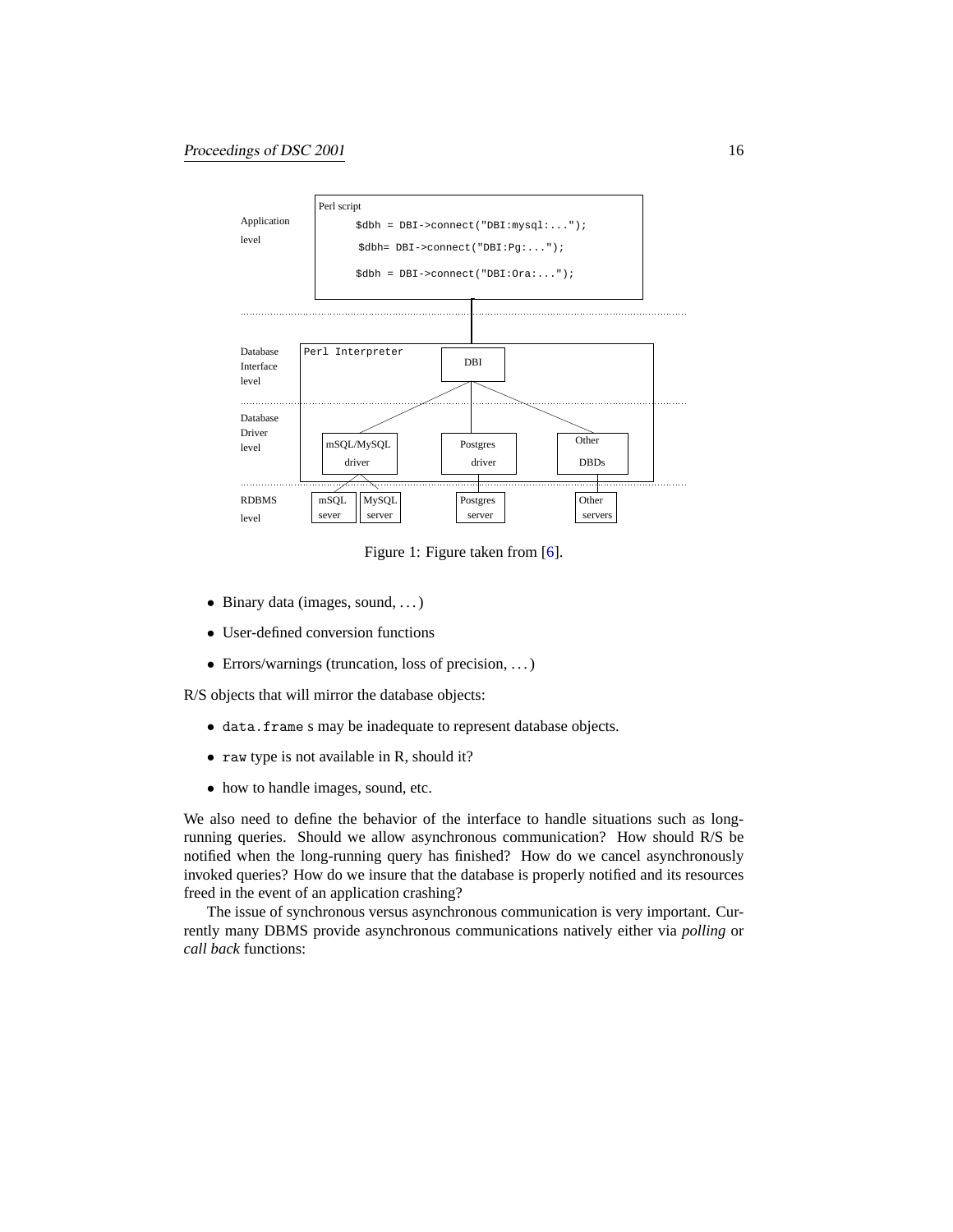| <b>DBMS</b>   | Asynchronous communication   |
|---------------|------------------------------|
| Informix      | polling (call backs?)        |
| Ingres        | call backs                   |
| MS SQL Server | call backs                   |
| Sybase        | call backs                   |
| <b>ODBC</b>   | polling                      |
| Oracle        | (threads?)                   |
| PostgreSOL    | polling                      |
|               | (plus listener/notification) |
| MySOL         | threads                      |

Do we need some kind of event notification/handling in R/S? Is the S version 4 mechanism of connections and readers a feasible solution? Should it be implemented in R?

These questions, although critical for communicating with DBMSs, need to be addressed more generally in the context of inter-system communications, since they are pertinent to R/S communications with GUI's, GIS (graphical information systems), other languages (e.g., Java, Perl, Python) spreadsheets (e.g., Microsoft Excel, Gnumeric), and so on.

## **4.5 Summary**

DBMS are much more than simple data repositories. Current R/S facilities already provide some connectivity, but in an uncoordinated fashion. R/S connectivity to DBMS is yet-another application of inter-system communications, and as such, it provides similar benefits and challenges:

- Distributed and parallel computing
- Foreign (remote) references
- Proxy objects
- Asynchronous communications
- Event handling
- Multiple evaluators/Threading?
- Exceptions

A number of issues that come up in the context of DBMS communications also come up when communicating with GUI's, GIS, other languages, etc. In addition to the above benefits and challenges, we need to address the following issues:

- Should R support user-defined databases?
- Should the current semantics of user-defined databases in S be extended to include asynchronous communications, incremental read/write, etc?
- Do we need a raw type in R?